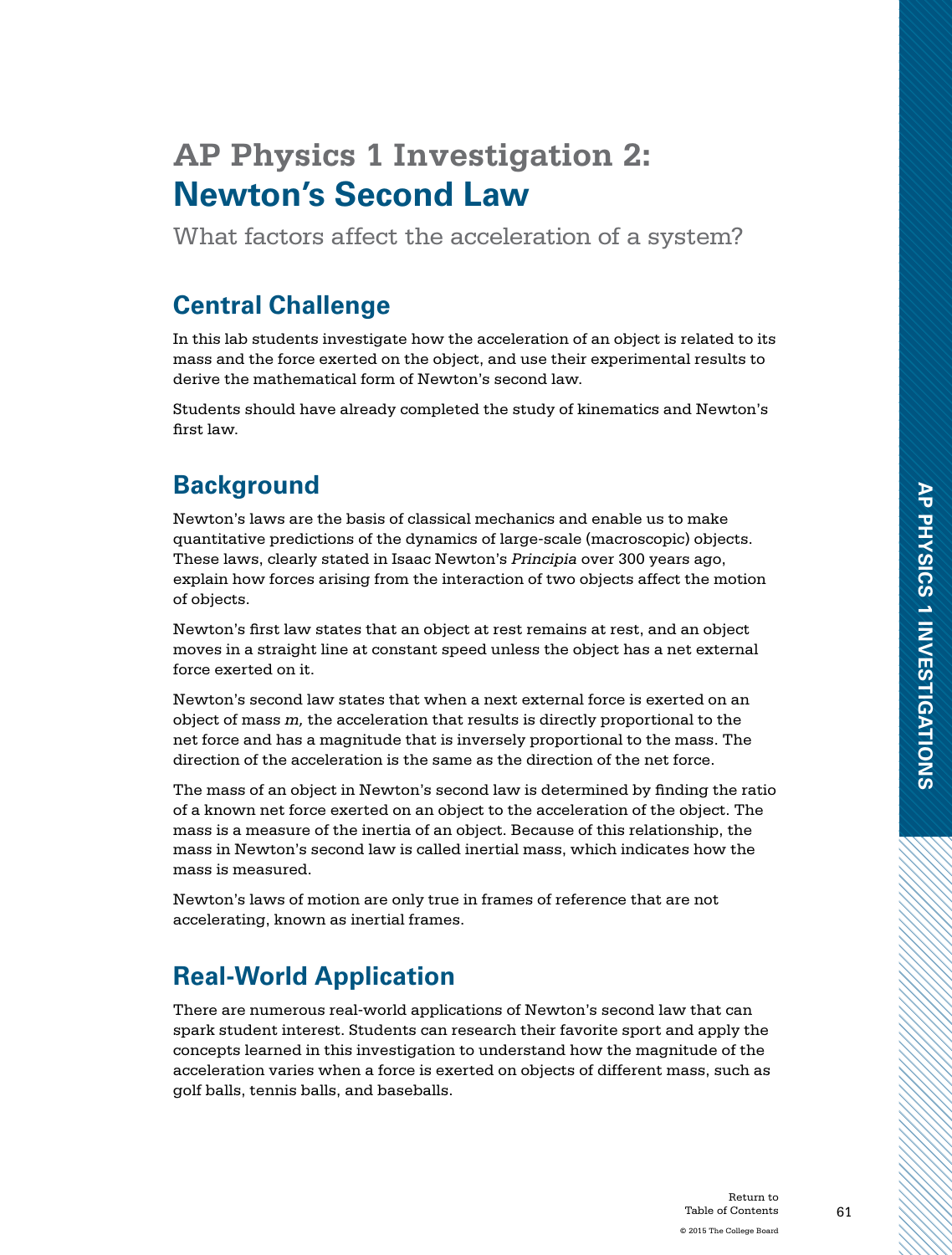Another application could be the physics involved when a car encounters ice. Students think the engine makes the car move, but why doesn't it work on ice? It doesn't work because an external force must be exerted on an object by another object to cause acceleration; the tires push back on the ground, the ground pushes forward on the tires, and the car goes forward. Ice interferes with this interaction of external forces on the tires and the ground, and so the wheels just spin.

In this investigation, students use a modified Atwood's machine. Atwood's machines are systems with two masses connected by a cable and pulley, providing for a constant acceleration of any value required (see Figure 1). Some students might be interested in a real-life application of this technology, such as an elevator and its counterweight.

### **Inquiry Overview**

This investigation is structured as a guided inquiry. Students are presented with the question, "What factors affect the acceleration of a system?"

After observing the demonstrations suggested in Part I of the investigation, the students will be guided to discover the factors to be investigated. The students will also design the procedure of the investigation and the data collection strategy.

Students might need some guidance with the analysis of data and the construction of graphs. More specifically, they might be confused about how to merge the results of the two parts of the investigation to answer the overall lab question.

In the Investigation section, specific guiding questions are offered to support students in the design and interpretation of their experiments. Part II of the investigation is divided into two separate activities. The first is limited to the relation of acceleration to force, and the second is limited to the relation of acceleration to mass.

### **Connections to the AP Physics 1 Curriculum Framework**

**Big Idea 1** Objects and systems have properties such as mass and charge. Systems may have internal structure.

| <b>Enduring Understanding</b>                                                                 | <b>Learning Objectives</b>                                                                                                                                                                                                        |
|-----------------------------------------------------------------------------------------------|-----------------------------------------------------------------------------------------------------------------------------------------------------------------------------------------------------------------------------------|
| <b>1.A</b> The internal structure of<br>a system determines many<br>properties of the system. | <b>1.C.1.1</b> The student is able to design an experiment<br>for collecting data to determine the relationship<br>between the net force exerted on an object, its inertial<br>mass, and its acceleration. (Science Practice 4.2) |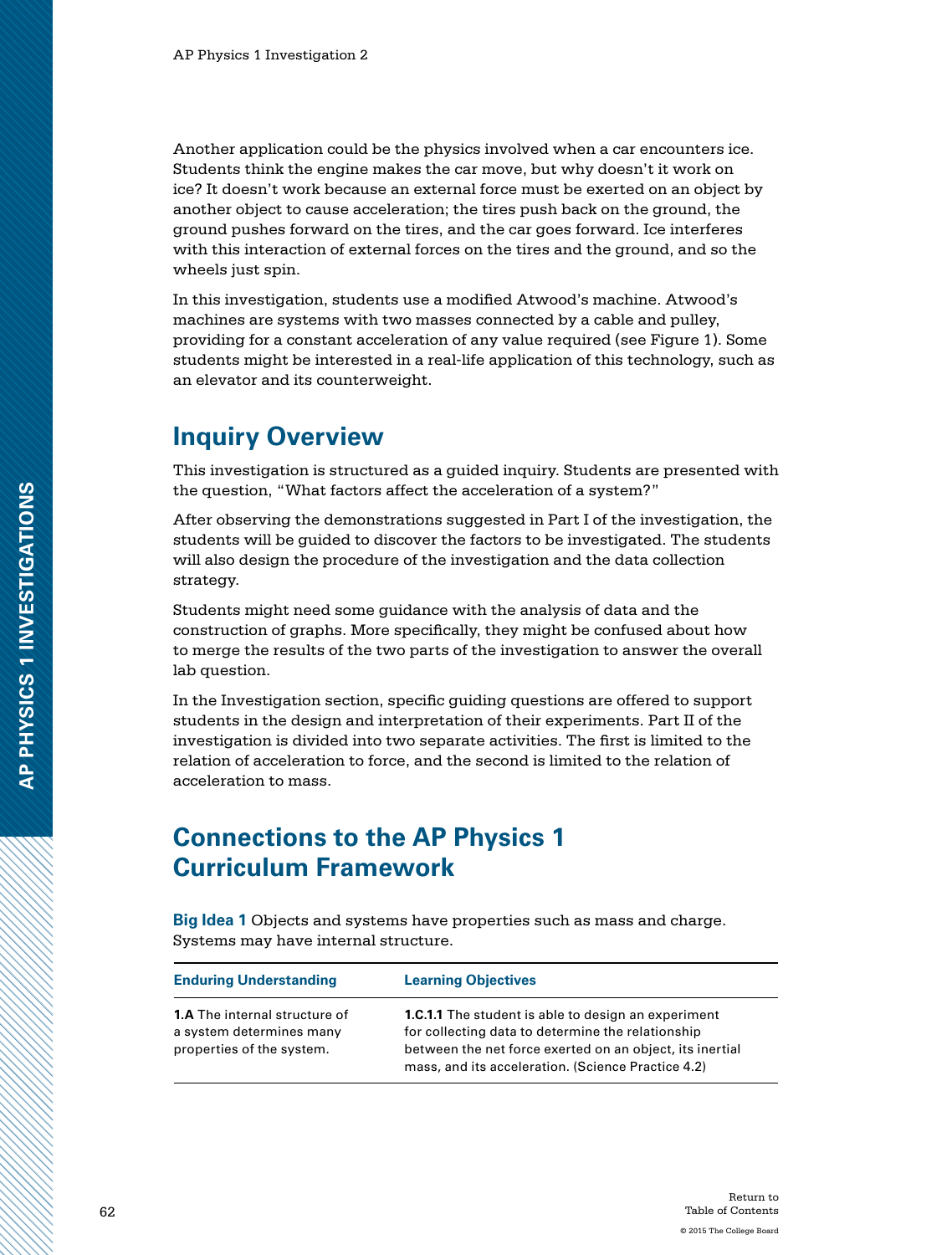**Big Idea 3** The interactions of an object with other objects can be described by forces.

| <b>Enduring Understanding</b>                                                                 | <b>Learning Objectives</b>                                                                                                                                                                                                        |
|-----------------------------------------------------------------------------------------------|-----------------------------------------------------------------------------------------------------------------------------------------------------------------------------------------------------------------------------------|
| <b>3.A</b> The internal structure of<br>a system determines many<br>properties of the system. | <b>3.A.2.1</b> The student is able to represent forces in<br>diagrams or mathematically using appropriately labeled<br>vectors with magnitude, direction, and units during<br>the analysis of a situation. (Science Practice 1.1) |

[**note:** In addition to those listed in the learning objectives above, the following science practices are also addressed in the various lab activities: 4.1, 4.3, 5.1, and 5.3.]

# **Skills and Practices Taught/Emphasized in This Investigation**

| <b>Science Practices</b>                                                                                                  | <b>Activities</b>                                                                                                      |  |
|---------------------------------------------------------------------------------------------------------------------------|------------------------------------------------------------------------------------------------------------------------|--|
| <b>1.1</b> The student can <i>create</i><br>representations and models of                                                 | Students produce multiple representations of the data<br>in the form of graphs and diagrams as follows:                |  |
| natural or man-made phenomena<br>and systems in the domain.                                                               | • Graphs of the data:                                                                                                  |  |
|                                                                                                                           | > acceleration vs. force                                                                                               |  |
|                                                                                                                           | > acceleration vs. mass                                                                                                |  |
|                                                                                                                           | • Force diagrams that represent the forces exerted on the<br>objects                                                   |  |
| 4.1 The student can justify<br>the selection of the kind of<br>data needed to answer a<br>particular scientific question. | Students identify the quantities that need to be measured<br>in order to determine the acceleration of the system.     |  |
| 4.2 The student can <i>design a plan</i>                                                                                  | Students design a procedure to investigate the                                                                         |  |
| for collecting data to answer a<br>particular scientific question.                                                        | relationships among the net force exerted on an<br>object, its inertial mass, and its acceleration.                    |  |
|                                                                                                                           |                                                                                                                        |  |
| 4.3 The student can collect<br>data to answer a particular<br>scientific question.                                        | Students gather the following data:                                                                                    |  |
|                                                                                                                           | net force and acceleration when the total mass is kept<br>٠<br>constant                                                |  |
|                                                                                                                           | • total mass and acceleration when the net force is kept<br>constant                                                   |  |
| 5.1 The student can analyze data to                                                                                       | Students analyze the graphs to identify the                                                                            |  |
| identify patterns or relationships.                                                                                       | relationship between the variables                                                                                     |  |
| 5.3 The student can evaluate<br>the evidence provided by<br>data sets in relation to a<br>particular scientific question. | Students articulate an operational definition of Newton's<br>second law based on the evidence presented by the graphs. |  |

[**note:** Students should be keeping artifacts (lab notebook, portfolio, etc.) that may be used as evidence when trying to get lab credit at some institutions.]

63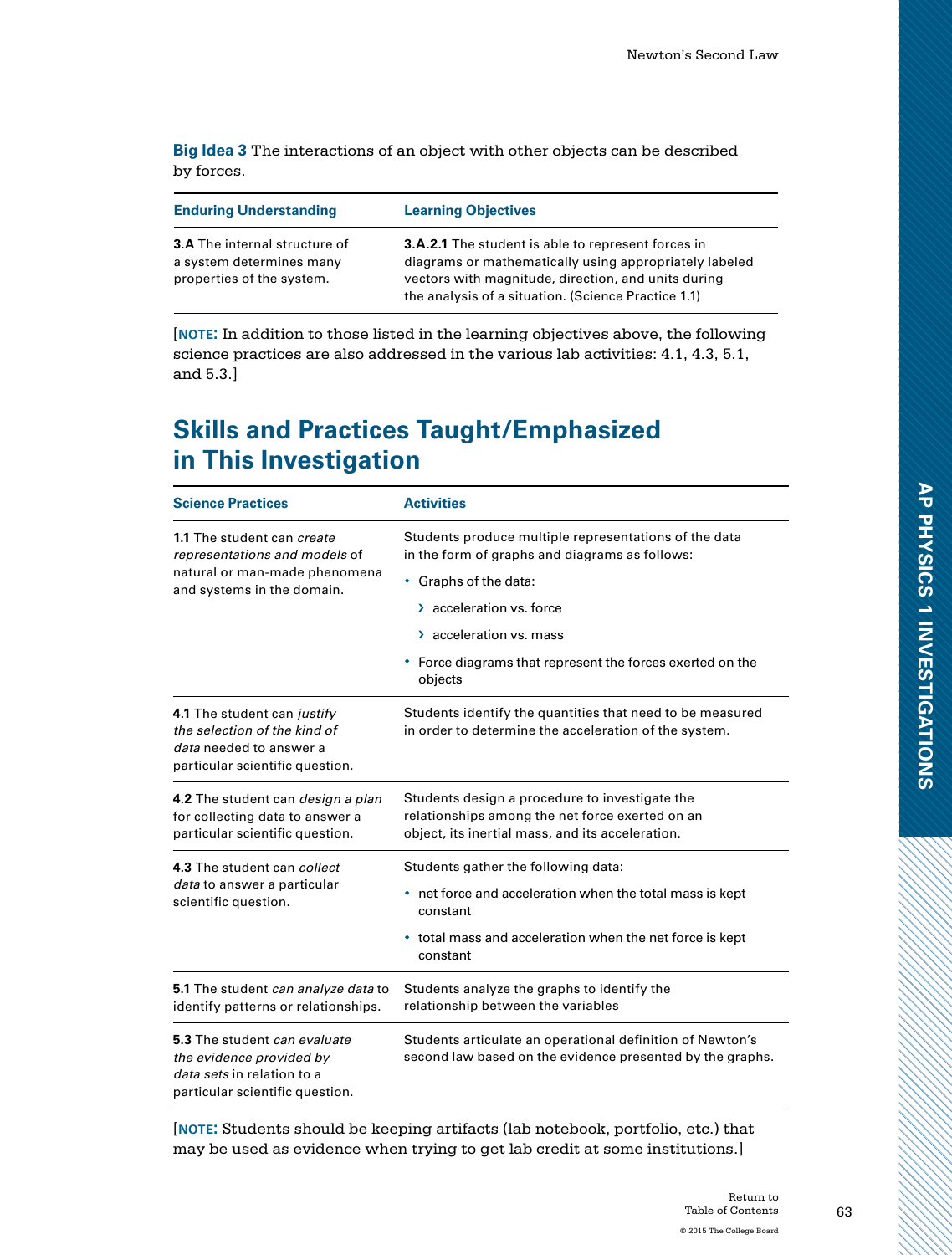## **Equipment and Materials**

*Per lab group (three to four students):*

- ▶ Dynamics track
- ▶ Cart
- ▶ Assorted masses
- ▶ Mass hanger and slotted masses
- ▶ Low-friction pulley
- $\triangleright$  String
- ▶ Meterstick
- $\triangleright$  Stopwatch

If you do not have a dynamics track, then any flat, smooth surface, perhaps even the lab tables themselves, will work just fine. The carts should have wheels with a small rotational-inertia and low-friction bearings.

Data acquisition using motion detectors or photogates is recommended when available, as it helps reduce experimental procedural errors. Another option is to record a video of the motion of the cart and use video analysis software to analyze the motion.

# **Timing and Length of Investigation**

▶ **Teacher Preparation/Set-up:** 15–20 minutes

This time is needed to prepare the demos and set out equipment from which students may choose for their investigation.

▶ **Prelab:** 30 minutes

It is advisable to conduct the activities and prelab discussion in one class or lab period.

▶ **Student Investigation:** 110–120 minutes

Design of procedure: 20–30 minutes

Data collection: 30 minutes

Data analysis: 60 minutes

You may assign the design of the data collection procedures as homework. Students gather the materials and do their own setup for their investigations. At the beginning of the lab period, have volunteers present their draft procedures to the class, and solicit feedback from the various groups.

- ▶ **Postlab Discussion:** 30 minutes
- ▶ **Total Time:** approximately 3.5 hours

[**note:** This investigation is designed to enable a deeper understanding of Newton's second law and therefore it might take more time than investigations performed in the context of the previous AP Physics B course.]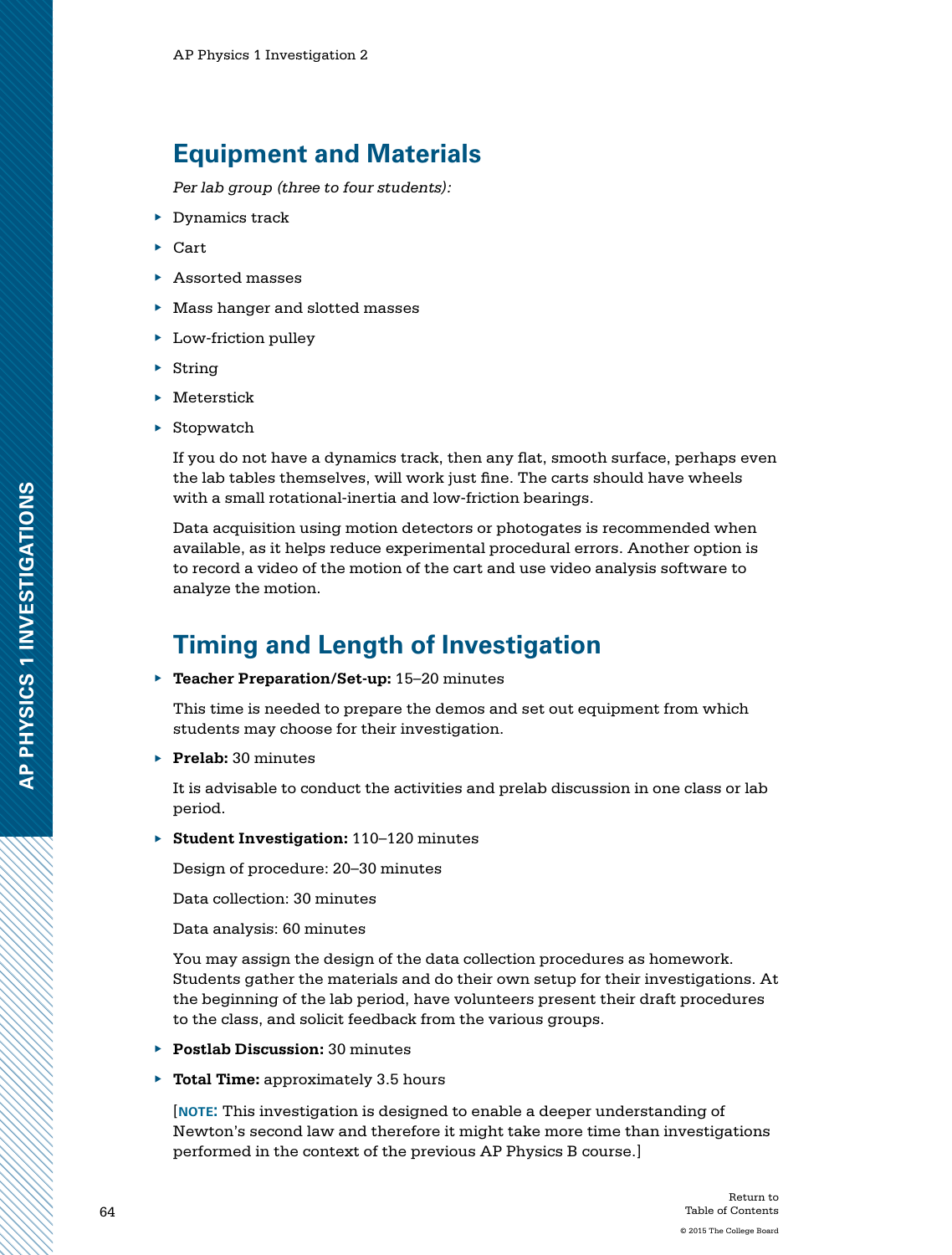# **Safety**

There are no major safety concerns for this lab. However, pay attention to high speeds of carts, masses flying off carts, masses hitting the feet of students, and student fingers being squeezed when stopping a cart at the pulley when a high proportion of mass is on the hanger. Also, to keep students and equipment from being damaged, restrict the total slotted mass. General lab safety guidelines should always be observed.

# **Preparation and Prelab**

#### **Prelab Activities**

The following activities are optional and could be conducted to assess students' prior knowledge, skill levels, and understanding of key concepts. Setup the modified Atwood machine and pose questions such as those suggested below in this four-part prelab session:

#### **Part I:**

*What will a graph of the cart's velocity (v) vs. time (t) look like after the system is released from rest?*

After making and discussing their predictions, students carry out an experiment, using a motion detector to record *v* vs*. t*, or using video capture, in which case students will have to put some thought into how to produce the velocity vs. time graph. But the main point of this part is for students to see and make sense of the conclusion that the slope of the velocity vs. time graph is constant.

#### **Part II:**

*(a) If the cart's mass is increased, will the new velocity vs. time graph look the same or different from the graph in Part I?* 

*(b) If the hanging mass is increased, will the new velocity vs. time graph look the same or different from the graph in Part I?*

Again, these are qualitative questions, but students can obtain quantitative data to answer them. As usual with these kinds of qualitative questions, the lab works well if students first make and discuss their predictions before designing and carrying out the experiments.

#### **Part III:**

*If both the cart's mass and the hanging mass are doubled, will the new velocity vs. time graph look the same or different from the graph in Part I?*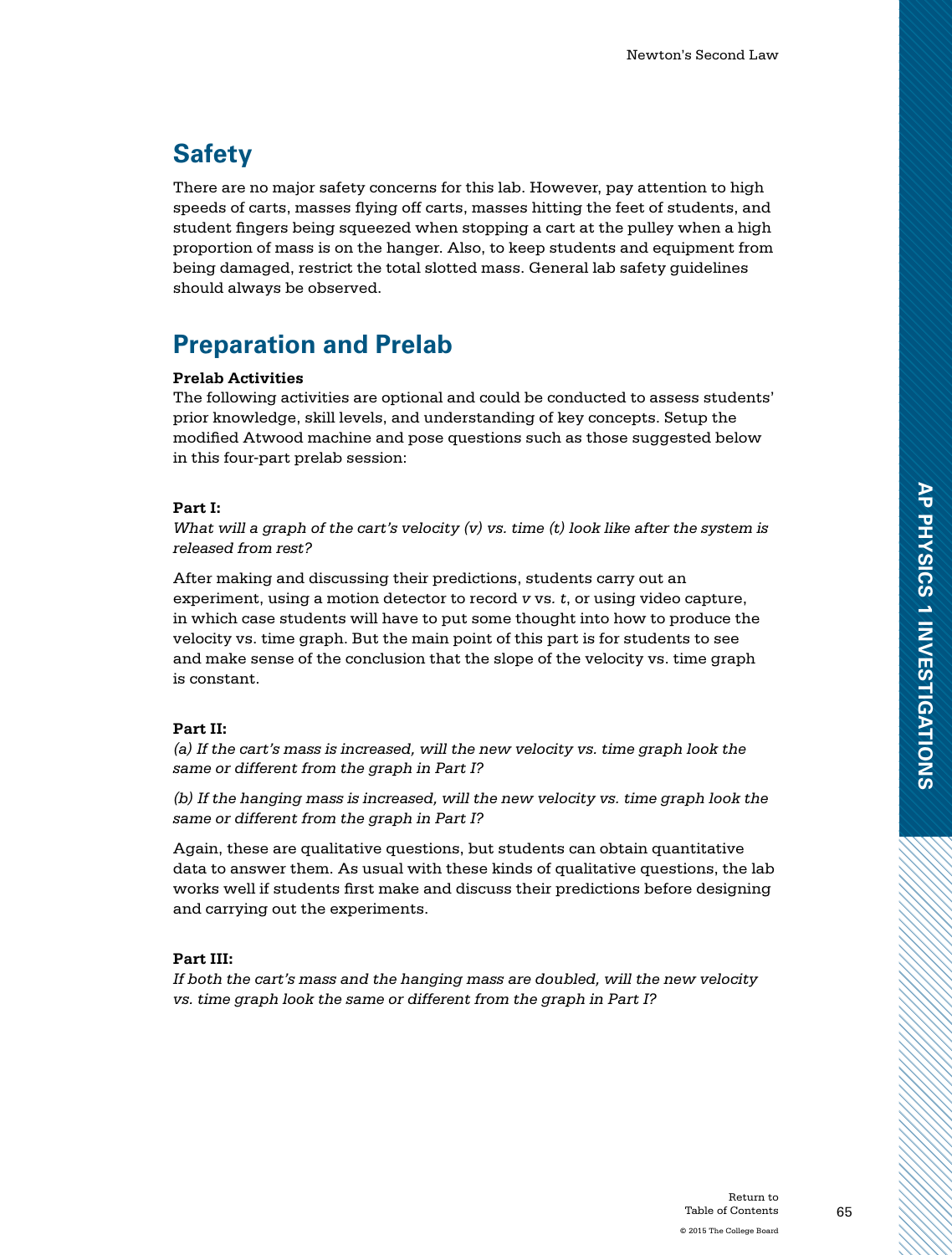#### **Part IV:**

*What if the cart is moving initially?*

What will the velocity vs. time graph look like, compared to the graph from Part I, if the cart at  $t = 0$  is given a brief push away from the pulley? Will the graph be the same? If not, what will be different?

Some students may spontaneously have the idea of doing another trial where the cart is given a brief push towards the pulley — and it would be great for them to try that! They should be able to identify that the *y*-intercept in the velocity–time graph represents the initial velocity of the cart.

### **The Investigation**

#### **Part I:**

In the first part of this activity, students observe a number of demonstrations that include variations of an object being accelerated.

A modified Atwood's machine with a system consisting of a cart and a hanger with slotted masses like the one shown in Figure 1 is a suitable setup.



**Figure 1**

Examples include a demonstration where the total mass of the system is kept constant and the net force is varied, and a demonstration where the net force is kept constant and the total mass of the system is varied. Instructors could use any available lab equipment that allows for a variation of the force exerted on the object with added masses. Ask the students these three questions:

- 1. "What do you observe?"
- 2. "What can you measure?"
- 3. "What can you change?"

A guided discussion should yield some of the following answers to the questions:

- 1. The cart-mass hanger system is accelerated.
- 2. Quantities that can be measured include the mass of the cart, the mass of the hanger, distance traveled by the cart, distance traveled by the hanger and the slotted masses, the time of travel, etc.
- 3. Quantities that can be changed are the net force on the system and the total mass of the system.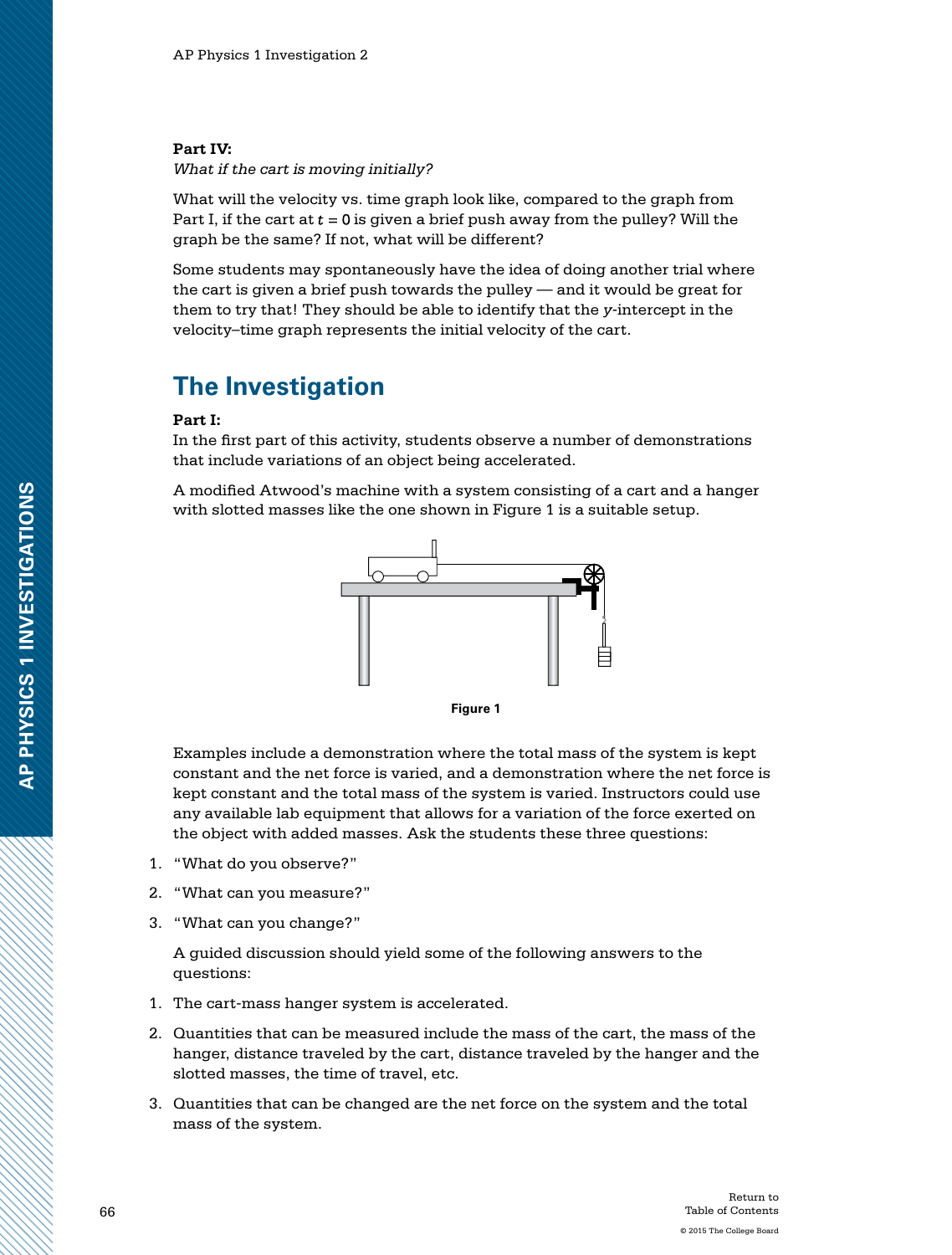Students may have difficulty identifying the net force exerted on the system. Drawing free-body diagrams might help in determining that the net force on the system is equal to the gravitational force of Earth on the hanger and slotted masses. Some students will indicate that a force of kinetic friction is exerted on the cart.

#### **Part II:**

After the discussion, instruct students to design two data collection strategies to determine how two factors affect the acceleration of the system: the net force on the system and the total mass of the system.

**Activity 1:** Students design procedures that include calculation of the acceleration when the total mass of the system is kept constant and the net force is varied.

**Activity 2:** Students design procedures that include calculation of the acceleration when the total mass of the system is varied and the net force is kept constant.

*A few tips:*

- ▶ Discourage students from trying to combine the two activities into one.
- ▶ Encourage students to be careful to keep the string parallel to the track throughout the data collection.
- $\blacktriangleright$  The length of the string connecting the cart to the mass hanger should allow the mass hanger to reach the floor just before the cart reaches the pulley.
- $\blacktriangleright$  Make sure that the string does not rub against anything, such as the pulley mount.

### **Extension**

An extension to this lab is to investigate the effect of friction on the acceleration of the cart. Alternative investigations that use dynamics concepts can be provided as challenges. For examples of this type of activity, see "Turning a Common Lab Exercise into a Challenging Lab Experiment: Revisiting the Cart on an Inclined Track" and "Time Trials — An AP Physics Challenge Lab" in Supplemental Resources.

Another engaging extension activity consists of having students apply the concepts learned in this investigation to their favorite sports. Students could do short presentations in the class, or they could create a poster with their findings if time for presenting is a constraint.

The Science360 Video Library, sponsored by the National Science Foundation, gathers the latest science videos by scientists, colleges and universities, and science and engineering centers. "Newton's Three Laws of Motion" and "Science of the Summer Olympics: Engineering In Sports" are recommended for students to explore (see Supplemental Resources).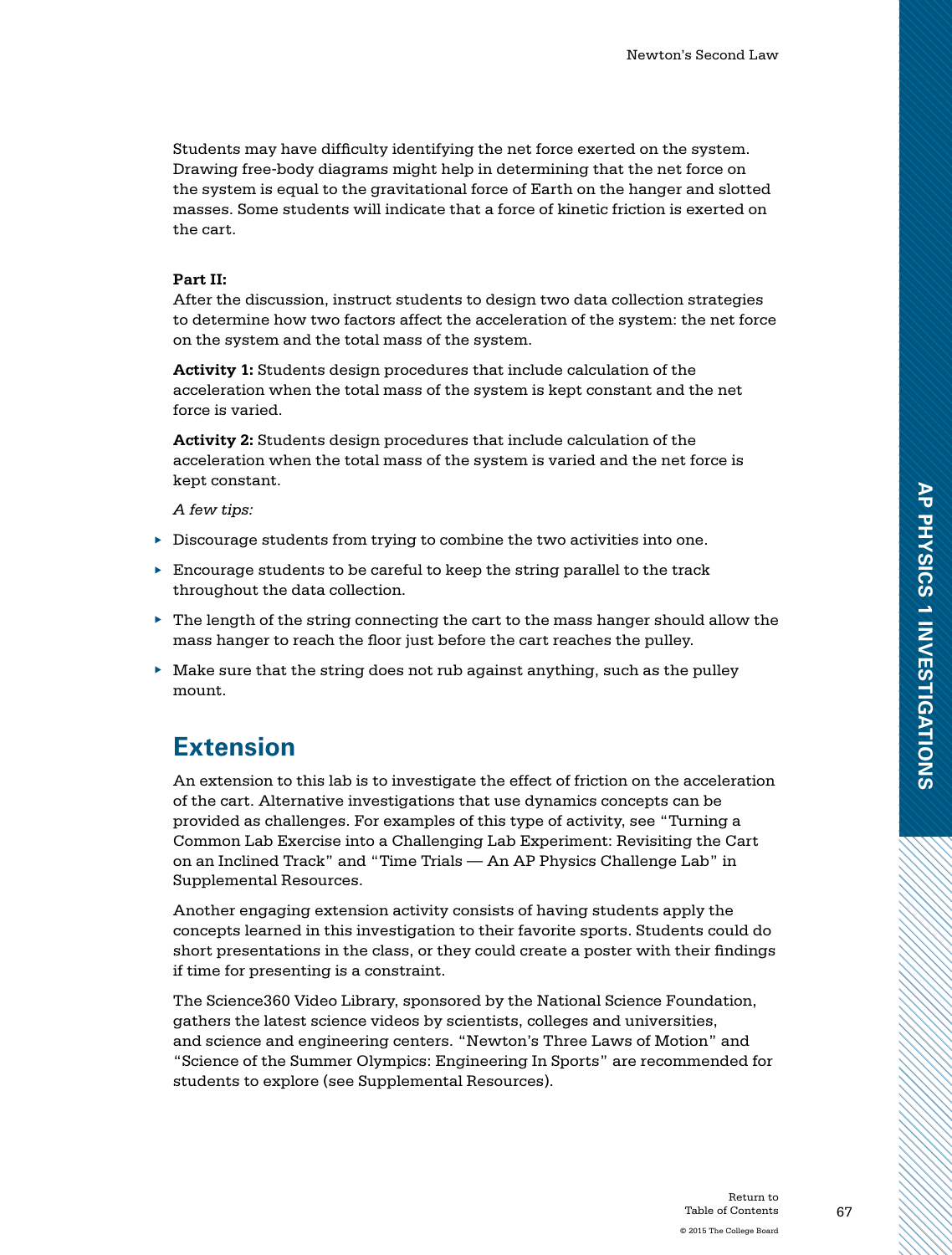### **Common Student Challenges**

Some of the common challenges that students have regarding Newton's first law include the idea that forces are required for motion with constant velocity. When observing the demonstrations, students need to recognize that the velocity of the object is changing as a result of the net force exerted on the object. It should be clear that the net force determines an object's acceleration, not its velocity. To counter this student misconception, you can use a motion detector and a force probe to study the motion of a cart being pulled by a mass hanging from a string that passes over a pulley (as shown in the Investigation section). Simultaneously graph the force on the cart and the motion of the cart. Direct students to notice the shape of the force graph (horizontal line) and acceleration graph are the same, but the velocity vs. time graph is a line with a positive slope. A constant forward force produces an increasing velocity and a constant acceleration.

Students might not see the connection between Newton's laws and kinematics, so it is important for them to recognize Newton's second law as "cause and effect." It is important to present Newton's second law in its operational form of  $\vec{a} = \frac{\sum \vec{F}}{m}$ , as the commonly used  $\sum \vec{F} = m\vec{a}$  leads some students to believe that the product of mass and acceleration  $(ma)$  is a force.

A specific student challenge in this investigation is to recognize that both the cart and the falling mass are included in the total inertial mass of the system being affected by the gravitational force on the falling mass. During the investigation, all masses to be used as falling masses should be placed in the cart when not pulling the cart. Students will be tempted to have the cart on the table and replace the falling mass with a different falling mass that is on the lab table. This, in effect, changes the total mass being pulled. This is a good opportunity to have students discuss the meaning of *system*. The system that is being accelerated is the cart and falling mass.

Another specific student challenge is the role of friction of the cart and the pulley as well as the rotational inertia of the wheels of the cart and the pulley. These can be ignored when conducting the investigation for sufficient hanging mass, but should be discussed at some point in the analysis of results.

# **Analyzing Results**

How students analyze their results depends on how they decided to make measurements and complete the calculations. Some students may use a stopwatch to measure the time of the acceleration over a fixed distance. These students would then use the equations of constant acceleration motion to calculate the acceleration. Other students may choose to use motion sensors to plot the velocity vs. time for the cart. In that case, they would use the slope of the graph for the acceleration.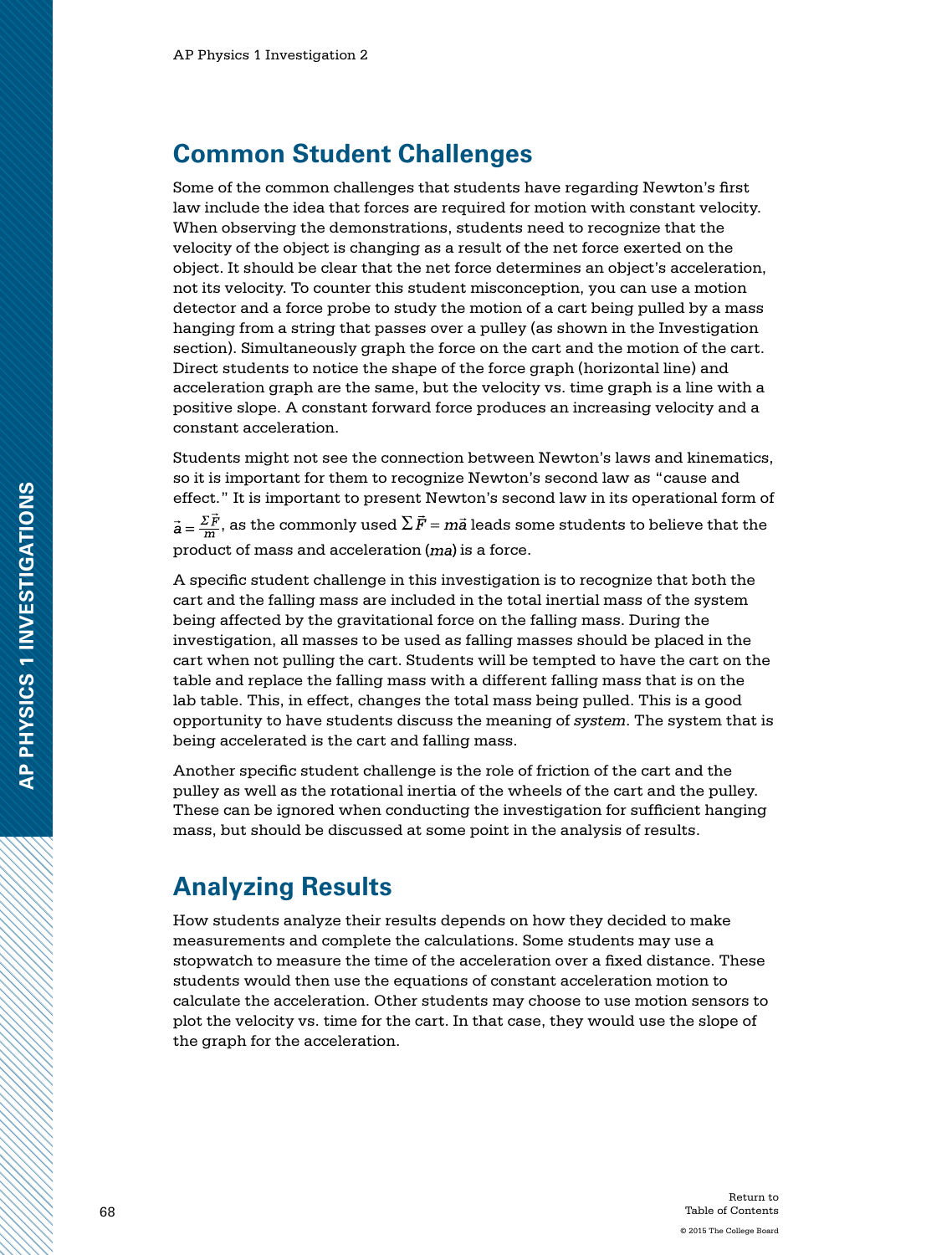The sources of experimental uncertainty depend on the equipment used as the precision is limited by the apparatus resolution. In this investigation, uncertainty might be related to the measurements of time, length, or mass (or combinations of each). Students can minimize the uncertainties by taking measurements in multiple trials and averaging the results. See Resources for options of support in this area.

The development of mathematical models from graphs of acceleration vs. force and acceleration vs. mass are an expectation of this investigation. In order to determine the relationship between net force and acceleration and between total mass and acceleration, students plot a graph with an independent variable on the horizontal axis and a dependent variable on the vertical axis. If students are not familiar with linearization methods, guide them as they linearize the acceleration vs. mass graph.

The use of multiple representations in this lab is highly recommended as it leads to a deeper conceptual understanding of Newton's second law. The lab report should include verbal descriptions of their observations as well as labeled freebody diagrams of the forces exerted on the system.

Sample qualitative graphs for this lab include:



**Figure 2**

Following are several guiding questions that will help students interpret their graphs generated in Part II of the investigation:

#### **Activity 1:**

*How does your data indicate if the acceleration was proportional to the force?*

Students determine the relationship between the acceleration and the force from the graph. A straight line represents a direct variation between the acceleration and the net force.

*What does the slope of the acceleration vs. force graph represent?*

The slope of the acceleration vs. force graph represents the reciprocal of the mass of the system.

*What is the algebraic relationship between acceleration and net force in this system?*

The algebraic relationship between acceleration and net force is expressed as  $a \propto \Sigma F$ .

[**note:** You may want to point out to students that the graph does not go through zero. This accounts for the frictional force between the cart and the surface.]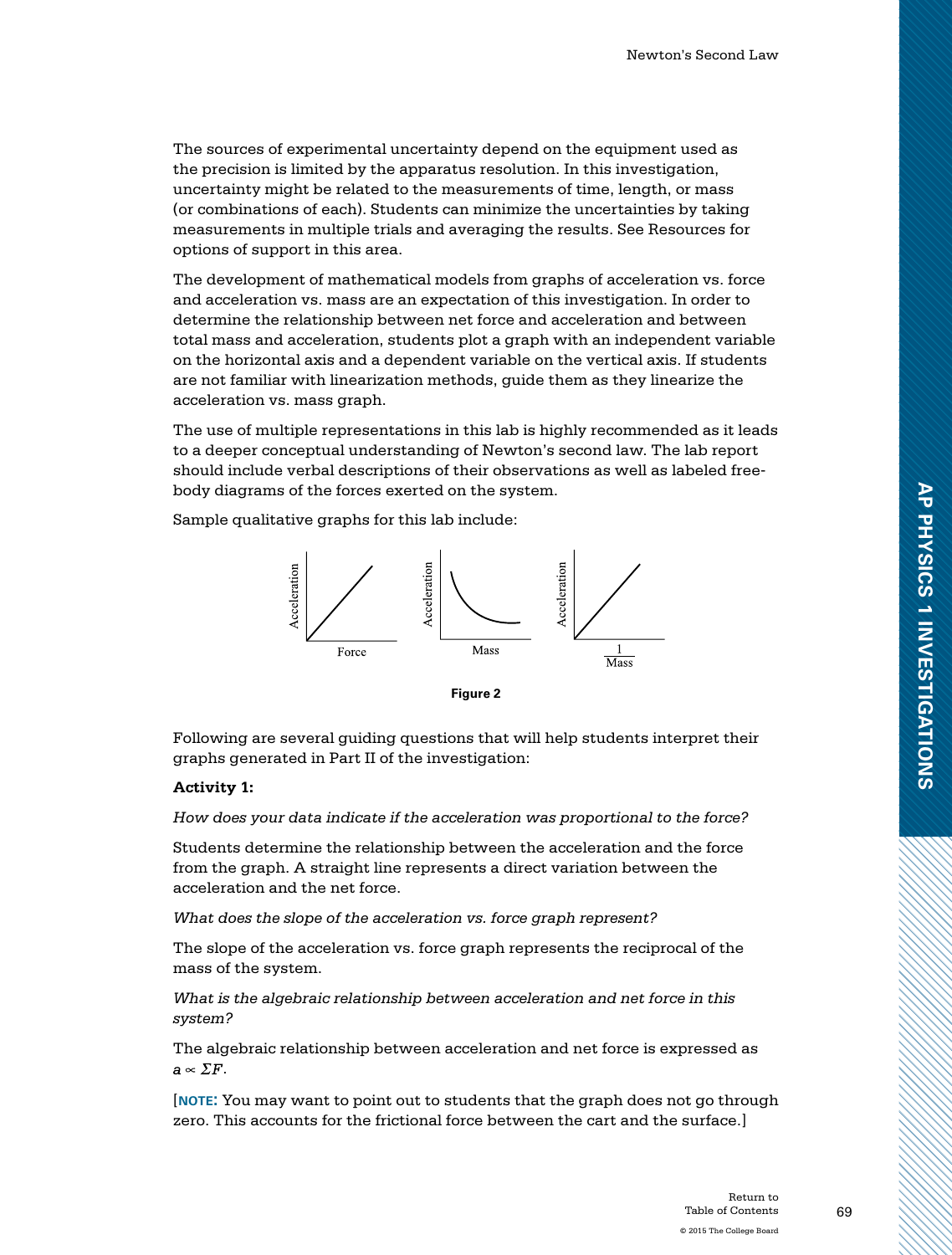#### **Activity 2:**

*How does the data indicate if the acceleration was inversely proportional to the mass?*

Students determine the relationship between the acceleration and the mass from the graph. A hyperbola represents an inverse variation between the acceleration and the mass.

*What does the slope of the acceleration vs. the inverse of the mass represent?*

The slope of the acceleration vs. the inverse of the mass graph represents the net force of the system.

*What is the algebraic relationship between acceleration and mass in this system?*

The algebraic relationship between acceleration and mass is expressed as

 $a \propto \frac{1}{m}$ .

As part of the analysis, students could find the percent difference between the theoretical value of the acceleration from one configuration of the masses using the free-body diagram of the system and the experimental value.

[**note:** Percent difference is applied when comparing two experimental quantities, E1 and E2, neither of which can be considered the "correct" value. The percent difference is the absolute value of the difference over the mean times 100.]

### **Assessing Student Understanding**

By the end of the investigation, students should be able to:

- ▶ Articulate that the acceleration of an object is directly proportional to the net force:  $a \propto \Sigma F$ ;
- ▶ Articulate that the acceleration is inversely proportional to the mass:  $a \propto \frac{1}{m}$ ;
- ▶ Determine a relationship between arbitrary combinations of mass, force, and acceleration using dimensional analysis;
- $\triangleright$  Calculate the proportionality constant  $(k)$  for the relationship derived from dimensional analysis:  $a = k \frac{\Sigma F}{m}$ ;
- $\triangleright$  Obtain a proportionality constant value of 1.0; and
- $\blacktriangleright$  Identify the sources of experimental uncertainty and ways to minimize experimental uncertainties.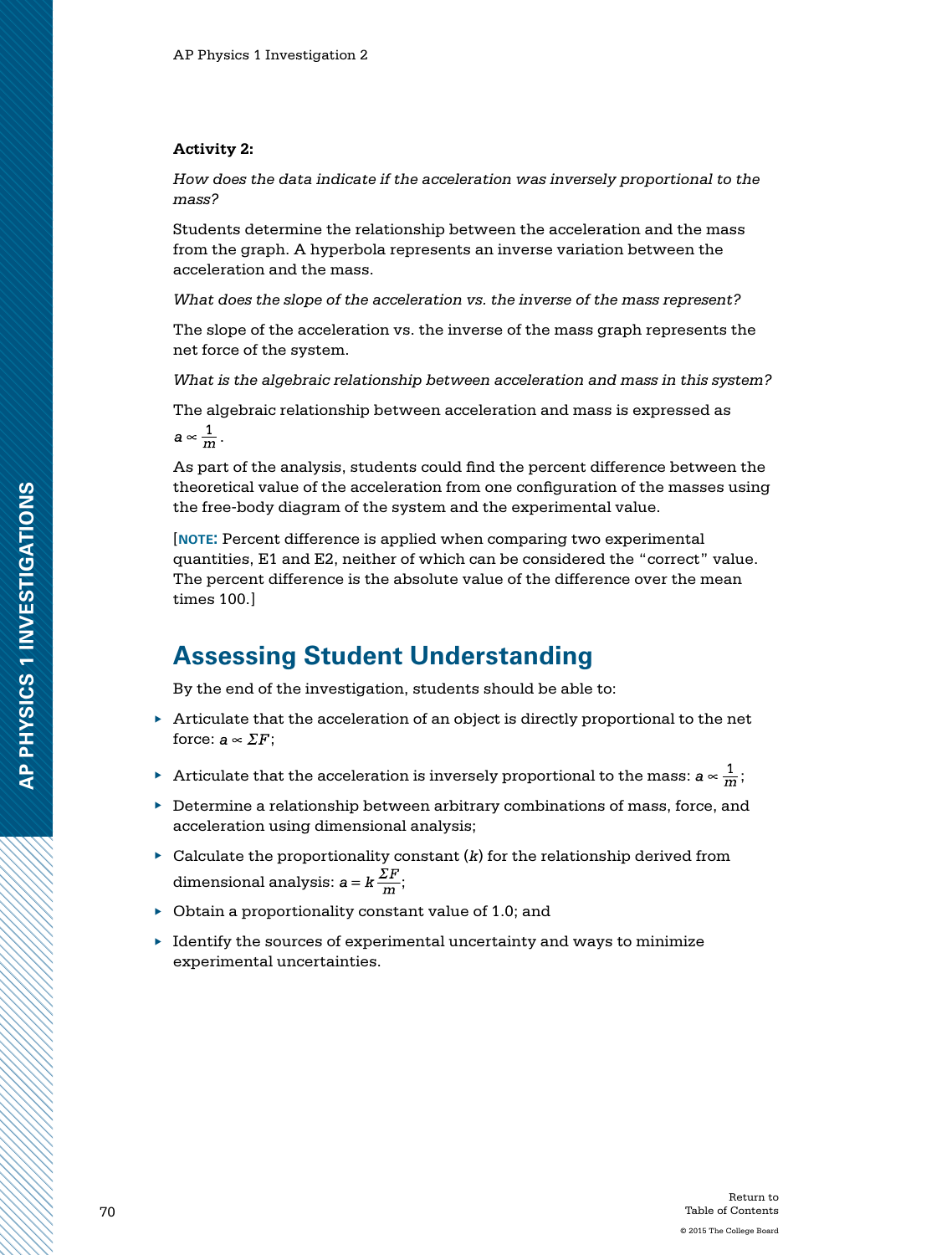# **Assessing the Science Practices**

**Science Practice 1.1** The student can *create representations and models* of natural or man-made phenomena and systems in the domain.

| Proficient                    | Creates accurate and appropriate graphical representations<br>of the relationship between acceleration and net<br>force and between acceleration and mass.                                                                                 |
|-------------------------------|--------------------------------------------------------------------------------------------------------------------------------------------------------------------------------------------------------------------------------------------|
| <b>Nearly Proficient</b>      | Creates mostly correct graphical representations of the<br>relationship between acceleration and net force and between<br>acceleration and mass. The graphs may not fully reflect<br>all aspects of the relationships among the variables. |
| On the Path to<br>Proficiency | Creates flawed or incomplete graphical representations<br>of the relationship between acceleration and net<br>force and/or between acceleration and mass.                                                                                  |
| An Attempt                    | Provides incorrect graphical representations of the<br>relationship between acceleration and net force<br>and/or between acceleration and mass.                                                                                            |

**Science Practice 4.1** The student can *justify the selection of the kind of data* needed to answer a particular scientific question**.**

| <b>Proficient</b>             | Provides accurate and detailed justification explaining the<br>relevance of the variation of mass and net force in the system.                                                                   |
|-------------------------------|--------------------------------------------------------------------------------------------------------------------------------------------------------------------------------------------------|
| <b>Nearly Proficient</b>      | Provides accurate justification for the relevance of the variation of mass<br>and net force in the system with only an occasional or minor error.                                                |
| On the Path to<br>Proficiency | Provides justification for the relevance of the variation of mass<br>and/or net force in the system with occasional and/or minor<br>errors; justification may be correct but lacks completeness. |
| An Attempt                    | Provides generally weak justification for the relevance<br>of the variation of mass and/or net force in the system<br>justification; includes minimal reasoning and evidence.                    |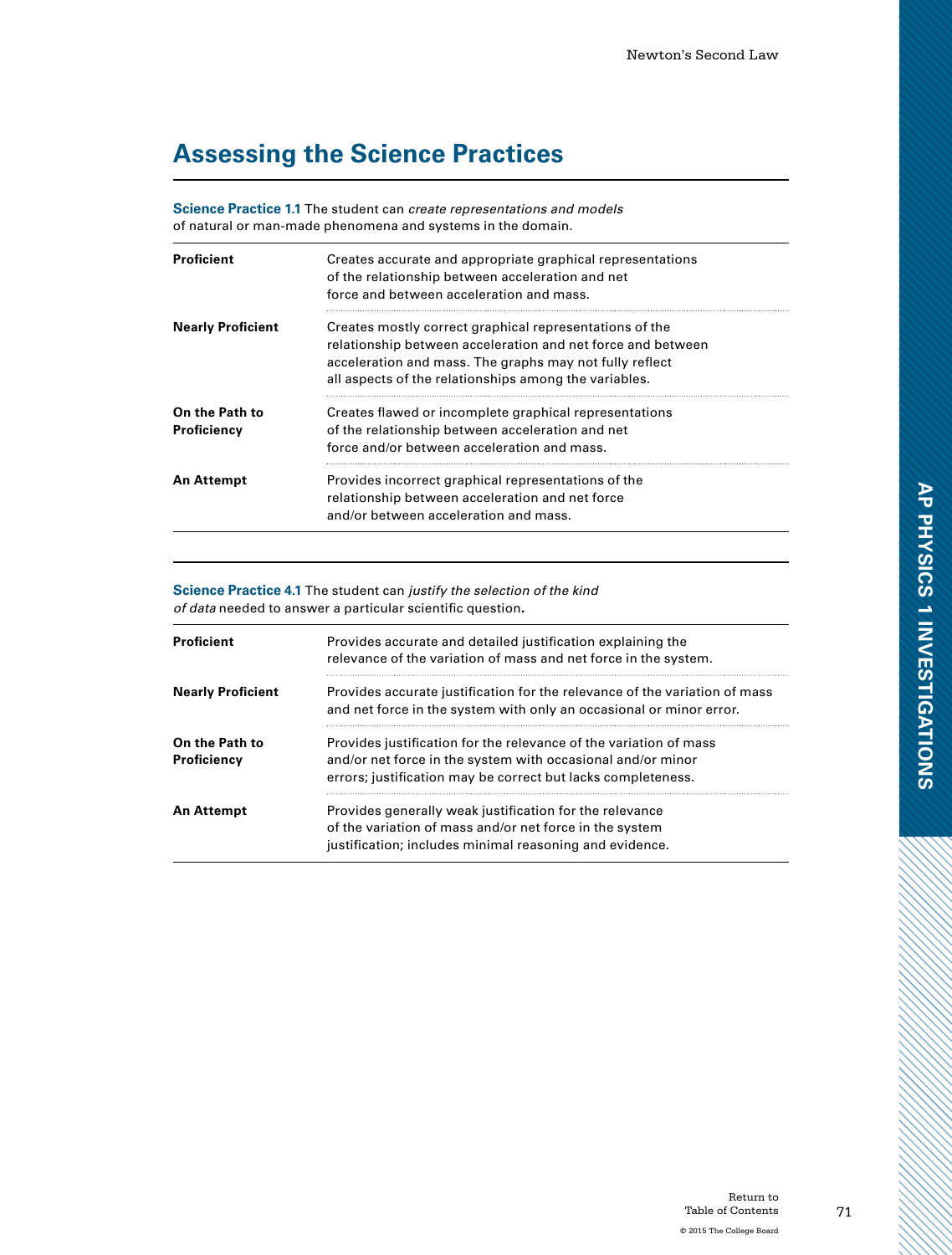**Science Practice 4.2** The student can *design a plan* for collecting data to answer a particular scientific question.

| <b>Proficient</b>             | Designs an effective data collection plan to answer the question via<br>well-selected quantitative measurements of acceleration, providing<br>rationales for all choices. Accurately evaluates uncertainty in<br>measurements. Effectively explains equipment selection for acquiring<br>data (balance and meterstick and stopwatch or motion detector<br>or photogates). Accurately explains different sources of error in<br>data. Accurately identifies and explains independent, dependent,<br>and controlling variables, and justifies choices as follows:                     |
|-------------------------------|-------------------------------------------------------------------------------------------------------------------------------------------------------------------------------------------------------------------------------------------------------------------------------------------------------------------------------------------------------------------------------------------------------------------------------------------------------------------------------------------------------------------------------------------------------------------------------------|
|                               | (1) Determination of the acceleration when the total mass of<br>the system is kept constant and the net force is varied.                                                                                                                                                                                                                                                                                                                                                                                                                                                            |
|                               | (2) Determination of the acceleration when the total mass of<br>the system is varied and the net force is kept constant.                                                                                                                                                                                                                                                                                                                                                                                                                                                            |
| <b>Nearly Proficient</b>      | Designs an appropriate data collection plan to answer the question via<br>quantitative measurements of acceleration; measurements may lack<br>complete details. Identifies equipment (balance and meterstick and<br>stopwatch or motion detector or photogates). Identifies appropriate<br>data sources and estimated error. Accurately identifies and describes<br>independent, dependent, and controlling variables as follows:                                                                                                                                                   |
|                               | (1) Determination of the acceleration when the total mass of<br>the system is kept constant and the net force is varied.                                                                                                                                                                                                                                                                                                                                                                                                                                                            |
|                               | (2) Determination of the acceleration when the total mass of<br>the system is varied and the net force is kept constant.                                                                                                                                                                                                                                                                                                                                                                                                                                                            |
| On the Path to<br>Proficiency | Designs a data collection plan to answer the question via<br>quantitative measurements of acceleration; measurements<br>may not be clearly defined or articulated. Acknowledges need<br>to consider estimated error. Accurately identifies independent,<br>dependent, and controlling variables with few errors as follows:<br>(1) Determination of the acceleration when the total mass of<br>the system is kept constant and the net force is varied.<br>(2) Determination of the acceleration when the total mass of<br>the system is varied and the net force is kept constant. |
| <b>An Attempt</b>             | Presents an incomplete data collection plan to answer<br>the question. Makes errors in identifying the variables<br>(independent, dependent, and controlling).                                                                                                                                                                                                                                                                                                                                                                                                                      |

AN MANAGER AN DE DE DE DE DE DE DE DE DESCRIPTION DE DESCRIPTION DE DESCRIPTION DE DESCRIPTION DE DESCRIPTION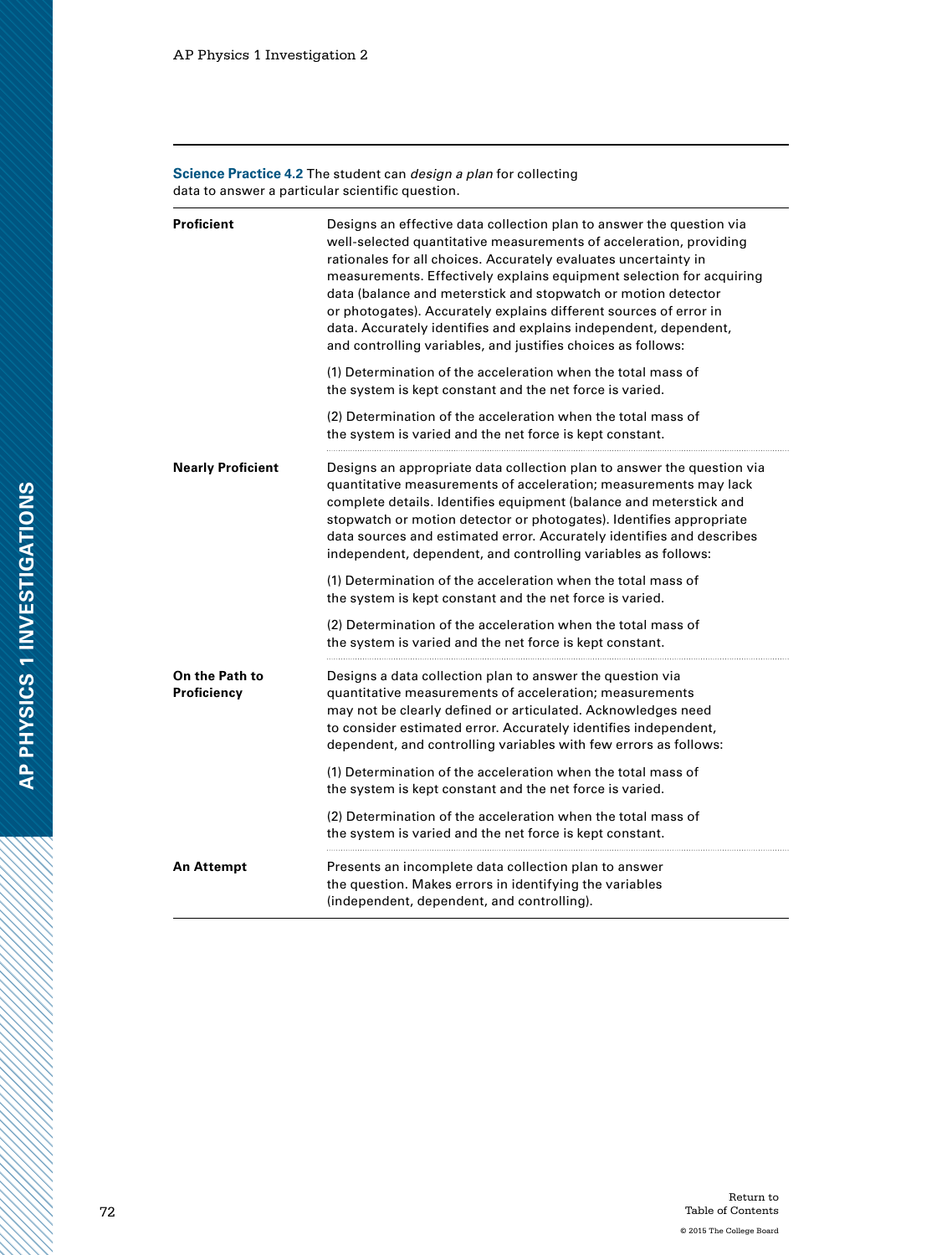| <b>Science Practice 4.3</b> The student can <i>collect data</i> to answer a particular scientific question. |                                                                                                                                                                                                                                                                                                                                                                              |
|-------------------------------------------------------------------------------------------------------------|------------------------------------------------------------------------------------------------------------------------------------------------------------------------------------------------------------------------------------------------------------------------------------------------------------------------------------------------------------------------------|
| <b>Proficient</b>                                                                                           | Collects appropriate data to fully determine the relationship among<br>the acceleration, net force, and inertial mass of the system with<br>precision of observations, accuracy of records, and accurate use<br>of scientific tools and conditions. Accurately applies mathematical<br>routines and appropriately uses measurement strategies.                               |
| <b>Nearly Proficient</b>                                                                                    | Collects appropriate and adequate data to answer some<br>aspects of the relationship among the acceleration, net force,<br>and inertial mass of the system with only minor errors in the<br>precision of observation, record keeping, and use of tools<br>and conditions. Selects appropriate mathematical routines<br>and provides measurements with only few minor errors. |
| On the Path to<br>Proficiency                                                                               | Collects appropriate data to determine the relationship among<br>the acceleration, net force, and inertial mass of the system.<br>Provides observation logs and record keeping that contain several<br>errors. Selects appropriate mathematical routines and provides<br>measurements with few errors or only a single significant error.                                    |
| <b>An Attempt</b>                                                                                           | Collects relevant but significantly inadequate data to<br>determine the relationship among the acceleration, net force,<br>and inertial mass of the system. Provides observations and/or<br>record keeping that are incomplete and/or inadequate for<br>answering a particular question. Selects inappropriate<br>mathematical routines; measurements contain many errors.   |

**Science Practice 4.3** The student can *collect data* to answer a particular scientific question.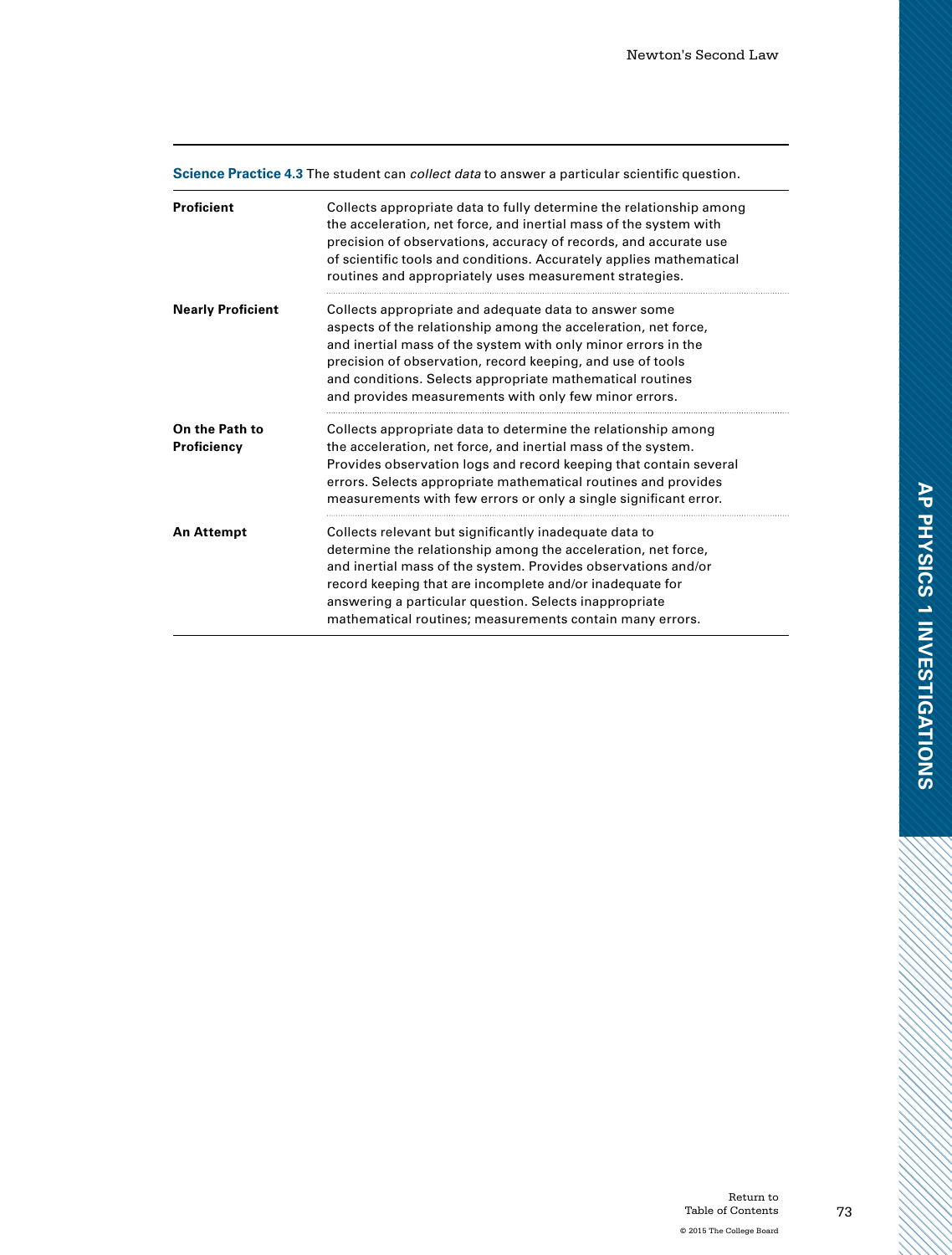| <b>Proficient</b>             | Comprehensively describes the patterns and relationships within<br>data relative to the relationship among the acceleration, net force,<br>and inertial mass of the system. Accurately applies appropriate<br>mathematical routines. Correctly identifies all of the sources of<br>experimental error, and suggests ways to minimize the uncertainties.                                      |
|-------------------------------|----------------------------------------------------------------------------------------------------------------------------------------------------------------------------------------------------------------------------------------------------------------------------------------------------------------------------------------------------------------------------------------------|
| <b>Nearly Proficient</b>      | Identifies most patterns within data relative to the relationship<br>among the acceleration, net force, and inertial mass of the<br>system with only an occasional minor error. Selects appropriate<br>mathematical routines and applies them with only minor<br>errors. Correctly identifies most of the sources of experimental<br>error, and suggests ways to minimize the uncertainties. |
| On the Path to<br>Proficiency | Identifies the most obvious patterns within data, relative to<br>the relationship among the acceleration, net force, and inertial<br>mass of the system with some errors and inaccuracies. Selects<br>appropriate mathematical routines but makes some application<br>errors. Identifies some of the sources of experimental error,<br>and suggests ways to minimize the uncertainties.      |
| <b>An Attempt</b>             | Identifies a few legitimate patterns in data, though these<br>may be irrelevant to determine the relationship among the<br>acceleration, net force, and inertial mass of the system.<br>Identifies some mathematical routines that are appropriate.<br>Identifies some of the sources of experimental error, but<br>does not suggest ways to minimize the uncertainties.                     |

**Science Practice 5.1** The student can *analyze data* to identify patterns or relationships.

**Science Practice 5.3** The student can *evaluate the evidence provided by data sets* in relation to a particular scientific question.

| <b>Proficient</b>             | Provides a connection along with a clear justification, such as the<br>calculation of the proportionality constant $(k)$ , for the relationship<br>derived from dimensional analysis to determine the relationship<br>between the acceleration and the inertial mass of the system and the<br>relationship between the acceleration and the net force of the system.                                                                                                       |
|-------------------------------|----------------------------------------------------------------------------------------------------------------------------------------------------------------------------------------------------------------------------------------------------------------------------------------------------------------------------------------------------------------------------------------------------------------------------------------------------------------------------|
| <b>Nearly Proficient</b>      | Provides a connection but no justification is offered, or a<br>justification is offered but it is vague regarding the relationship<br>between the acceleration and the inertial mass of the system<br>and/or the relationship between the acceleration and the net<br>force of the system. Attempts to represent the proportionalities<br>among acceleration, net force, and inertial mass as an equation;<br>rearranges and solves for the constant of proportionality k. |
| On the Path to<br>Proficiency | Provides a connection but the generalization of the relationship<br>between the acceleration and the inertial mass of the<br>system and/or the relationship between the acceleration<br>and the net force of the system is not correct.                                                                                                                                                                                                                                    |
| <b>An Attempt</b>             | Fails to recognize or provide a connection to the relationship<br>between the acceleration and the inertial mass of the system, and the<br>relationship between the acceleration and the net force of the system.                                                                                                                                                                                                                                                          |

1999 (1999) 1999 (1999) 1999 (1999) 1999 (1999) 1999 (1999) 1999 (1999) 1999 (1999) 1999 (1999) 1999 (1999) 19